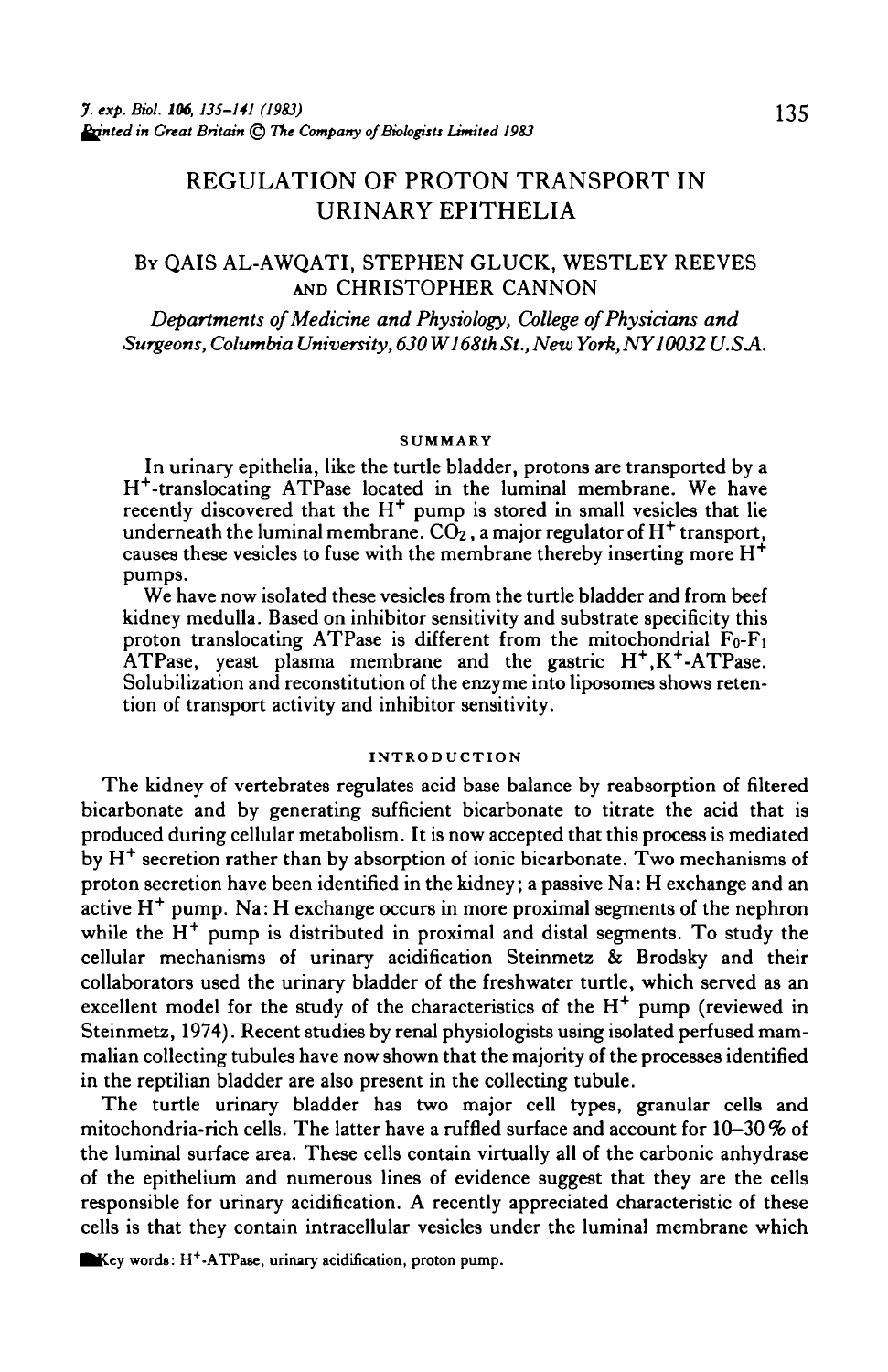# 136 Q. AL-AWQATI, S. GLUCK, W. REEVES AND C. CANNON

participate in endocytosis and exocytosis, a process which turns out to be of criti importance for the regulation of  $H^+$  transport. Lectins, such as concanavalin A an wheat germ agglutinin, preferentially bind to the luminal membrane of these cells.

#### **THE URINE IS ACIDIFIED BY AN ELECTROGENIC H<sup>+</sup> PUMP**

The turtle urinary bladder is a tight epithelium with transepithelial resistances of several thousands  $\Omega$ cm<sup>2</sup> which is capable of absorbing sodium as well as secreting protons. Inhibition of sodium transport by ouabain or amiloride results in a reversal of the potential difference to a lumen positive orientation. The reversed short-circuit current is equal in magnitude to the rate of  $H^+$  secretion under a wide variety of experimental conditions. Changes in the rate of  $H^+$  secretion are also accompanied by changes in tissue conductance. These results show that the  $H^+$  pump mediates electrogenic transfer of protons across the epithelium. The bladder continues to secrete protons even when the urine  $pH$  is far below the cell  $pH$ , suggesting that the active step for acidification is located in the luminal membrane (Steinmetz, 1974).

The rate of  $H^+$  secretion in the bladder is exquisitely sensitive to the proton electrochemical gradient across the membrane. A low urine pH and a lumen positive potential both reduce the rate, and their effects for the same electrochemical gradient are equal. The pump stops at an adverse gradient of 3 pH units or 180 mV (Beauwens & Al-Awqati, 1976; Al-Awqati, Mueller & Steinmetz, 1977). When H<sup>+</sup> secretion was measured simultaneously with the rate of glucose oxidation (as an index of ATP hydrolysis) we found that changes in the rate of one was accompanied by changes in the rate of the other, indicating that the two processes were coupled. This coupling was found not only when the rate of transport was changed by  $CO<sub>2</sub>$ , acetazolamide or aldosterone but also when adverse electrochemical gradients were imposed on the membrane (Beauwens & Al-Awqati, 1976). Thermodynamic analysis of the degree of tightness of coupling revealed that the  $H^+$  pump was operating at a maximal efficiency. These studies suggested that this  $H^+$  pump is sufficiently affected by gradients that the gradient at zero current flow could be considered to be the 'reversal potential' of the pump. The tightness of coupling also predicted that given gradients greater than the reversal potential, the direction of flow can be reversed. Recent studies have shown that such is indeed the case (Dixon & Al-Awqati, 1979).

#### **REGULATION OF H<sup>+</sup> SECRETION BY ENDOCYTOSIS AND EXOCYTOSIS**

Three major physiological factors regulate  $H^+$  secretion; the ambient  $P_{CO2}$ , the electrochemical gradient across the membrane and the level of aldosterone. To arrive at a cellular mechanism by which these factors could change  $\mathrm{H}^{+}$  secretion we used an equivalent circuit analysis in which the transport system was modelled by an e.m.f. with a series and a parallel resistance (Al-Awqati *et al.* 1977). The force of the pump, which we termed the protonmotive force, could easily be determined by measuring the adverse gradient needed to nullify the rate of secretion. The slope of the rate of transport on the applied gradient was taken to equal the conductance in the active pathway, assuming of course that the parallel conductance is unchanged. The protonmotive force is a complex function which includes the free energy of hydrolysis  $\blacktriangle$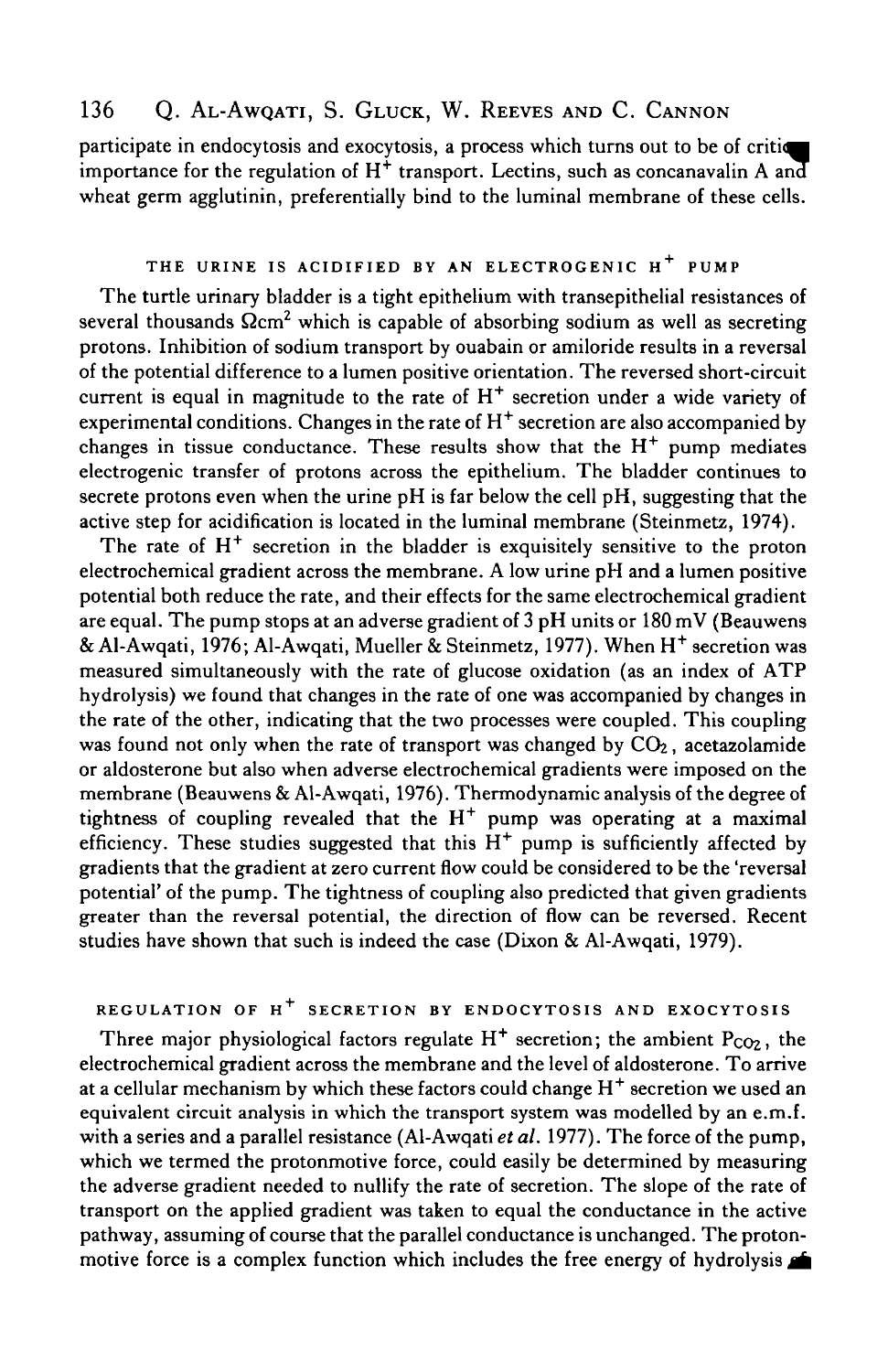### *Regulation of proton transport* 137

ITP, as well as the stoichiometry of the pump. The active conductance was due to some function of the number of pumps as well as the turnover number of each pump. We found that CO<sub>2</sub>, aldosterone, acetazolamide and metabolic inhibitors changed the active conductance rather than the protonmotive force (Al-Awqati *et al.* 1977). Unfortunately this kind of analysis did not lead to any advance in our information, since each of the parameters of the equivalent circuit was a complex function none of whose components was amenable to direct measurement. In one area however, it may have been useful.  $CO<sub>2</sub>$  was found to increase the rate of secretion and the active conductance but had no effect on the protonmotive force (PMF). Since the PMF was a function of the proton electrochemical gradient across the membrane, we concluded that the change must have occurred not as a result of large changes in intracellular pH but rather as a result of changes in the kinetic properties of each pump or as a result of an increase in the number of pumps in the membrane.

In subsequent studies we found that the mechanism by which  $CO<sub>2</sub>$  causes the change in  $\text{H}^{\ddag}$  transport is by rapid increases in the number of functional proton pumps in the membrane rather than by changing the kinetic properties of each pump (Gluck, Cannon & Al-Awqati, 1982). These rapid increases occur by exocytotic insertion of membranes containing H<sup>+</sup> pumps. We found that the mitochondria-rich cells of the turtle bladder contain numerous acidic vesicles located underneath the luminal membrane. We identified these vesicles using the fluorescent dye acridine orange in living turtle bladders mounted on the stage of a microscope. This dye is a weak base which accumulates in acid compartments. The emission spectrum of this dye is quite sensitive to its concentration because it readily forms multimers. At low concentrations the monomer fluoresces in the green while at higher concentration there is a red shift. We found that the mitochondria-rich cells contained orange vesicles while the granular cells did not. This orange colour disappeared when the bladder was treated with the proton ionophore nigericin, indicating that the accumulated acridine orange was due to a low pH rather than to binding. When we perfused the bladder with a CO2-enriched medium we found that orange vesicles fused with the membrane, discharging their contents into the luminal medium; this we were able to see because they appeared like puffs of green 'smoke'. We interpreted this to indicate that when the vesicles fused their concentrated acridine orange was suddenly diluted with the consequent spectral shift.

To arrive at a more quantitative estimate of these processes we measured endocytosis, exocytosis and the pH inside these vesicles. Incubation of the turtle bladder with a large molecular weight dextran coupled to fluorescein isothiocyanate (FITC-Dextran) resulted in an uptake of this fluid phase marker into the cell. We were able to show that the uptake was linear over at least 30min. Fluorescent microscopy showed that the FITC-Dextran was taken up into the mitochondria-rich cells only. Comparison of the rate of uptake of FITC-Dextran in bladders exposed to a high  $P_{CO2}$  with that in bladders exposed to  $CO_2$ -free air showed that removal of  $CO_2$ stimulated the uptake significantly (Reeves, Gluck & Al-Awqati, 1983).

We were also able to measure the pH in the vesicles that took up FITC-Dextran. The excitation spectrum of FITC is pH sensitive in the range of 4-5-7-5. By measuring the ratio of the emission intensities after excitation at 490 nm and 458 nm as a  $\blacksquare$ nction of pH, a calibration curve for measurement of pH could be generated which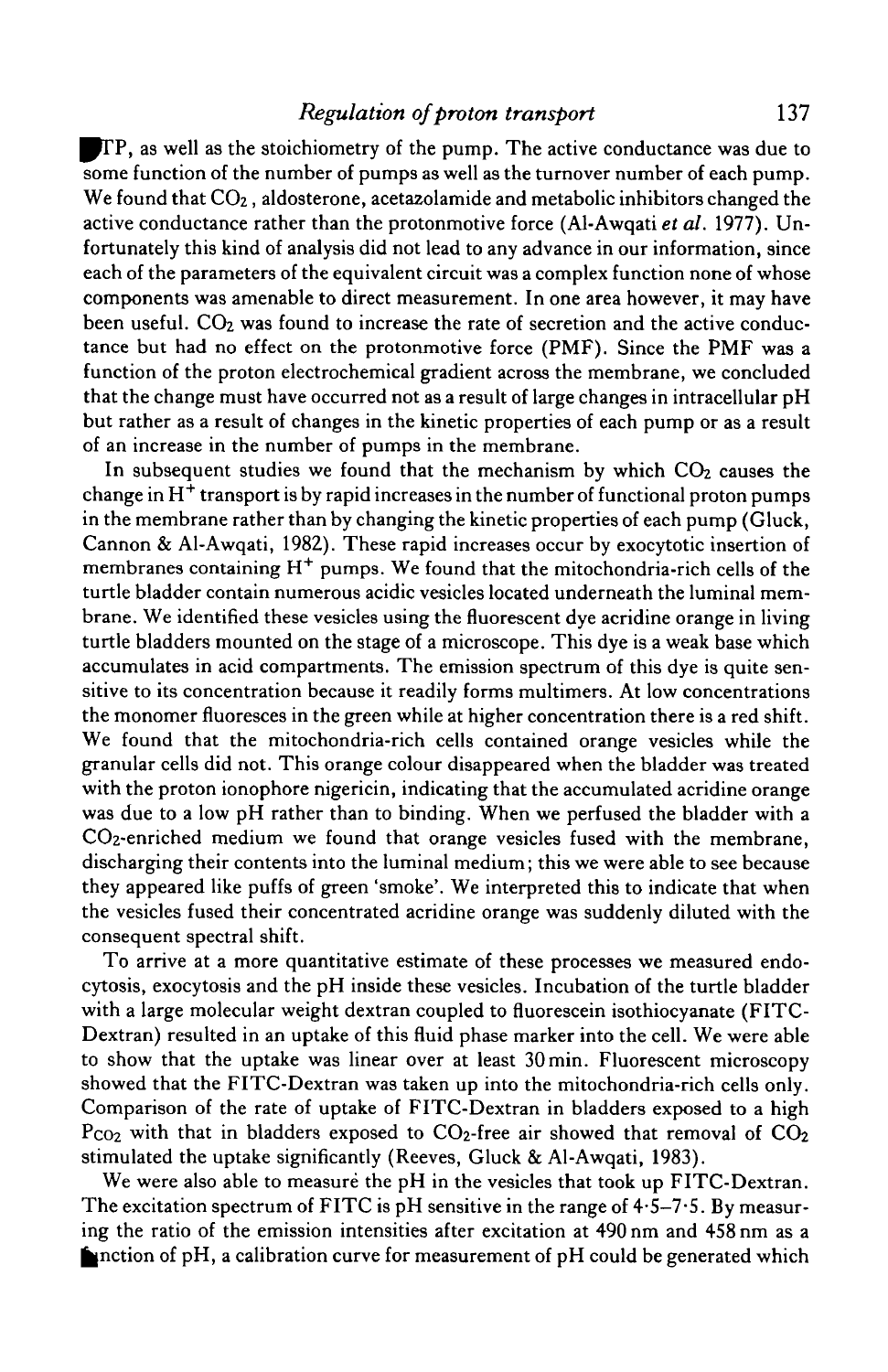## 138 Q. AL-AWQATI, S. GLUCK, W. REEVES AND C. CANNON

is independent of path length or fluorescent dye concentration. In bladders with FITC-Dextran we focused the exciting light on an individual mitochondria-rich cell and passed the emitted light through a microspectrum analyser with the monochromator set to 520 nm, the emission peak of FITC. The cell was excited by two wavelengths sequentially, 490 nm and 458 nm. The ratio of the two intensities allowed calculation of the pH using the calibration curve. We found that the average pH of these vesicles was 5-0. The low pH increased when the bladder was treated with ammonia or proton ionophores. The pH also rose when the bladder was poisoned with metabolic inhibitors, indicating that the acid pH of the vesicles was due to an  $H<sup>+</sup>$ pump rather than to a Donnan effect.

To test for exocytosis we loaded bladders with FITC-Dextran in the absence of CO2. With the bladders mounted in Ussing chambers we pumped fluid through the mucosal side and passed the effluent through a fluorimeter. In this set-up we were able to monitor simultaneously the rate of  $H^+$  secretion and fusion of vesicles; the latter would appear as a secretion of fluorescent material. Stimuli to  $H^+$  secretion, such as an increase in ambient  $P_{CO<sub>2</sub>}$  or an increase in urine pH, caused fusion of these vesicles with the luminal membrane. The time course of this fusion was identical to that of the change in the H $^+$  current. Hence this fusion resulted in an insertion of H $^+$  pumps into the luminal membrane and consequently an increase in transepithelial  $H^+$  transport. Both the release of FITC-Dextran and the rise in current were inhibited by pretreatment with colchicine, an inhibitor of exocytosis in many cells.

The results show that CO<sub>2</sub> stimulates exocytosis (Gluck et al. 1982) and inhibits endocytosis (Reevesef *al.* 1983). Hence, the membrane must expand; recent morphometric and electrical studies suggest that this is indeed the case. Whether this process is the same as that of membrane recycling or more similar to exocytosis in the nerve terminal remains to be investigated. There is increasing evidence for a role of endocytosis and exocytosis in the regulation of transport across epithelia, suggesting that such a process may act as a fundamental mechanism of cellular regulation of transport of a variety of solutes yet to be discovered.

## THE H<sup>+</sup> PUMP IS A REVERSIBLE ATPase

There are a variety of proton pumps in nature. These include  $\mathrm{H}^{+}\text{-}\mathrm{ATP}$ ases, redox pumps and light-driven proton pumps. To distinguish among these types we imposed electrochemical gradients across the membrane in bladders depleted of ATP by metabolic poisons. Gradients larger than the reversal potential produced net ATP synthesis which was blocked by dicyclohexyl carbodiimide and proton ionophores (Dixon & Al-Awqati, 1979). These results constituted strong evidence for a reversible proton-translocating ATPase as the agent which mediates urinary acidification. It should be noted that the use of inhibitors of ATPases in epithelia to probe the mechanism of acidification is fraught with ambiguity since such agents may inhibit  $H^+$ secretion by other mechanisms, such as depleting cellular energy stores or inhibiting fusion.

To confirm the finding of a proton-translocating ATPase we fractionated the turtle bladder on sucrose density gradients and obtained a plasma membrane fraction that contained an H<sup>+</sup> pump (Gluck, Kelly & Al-Awqati, 1982). Two assays were used for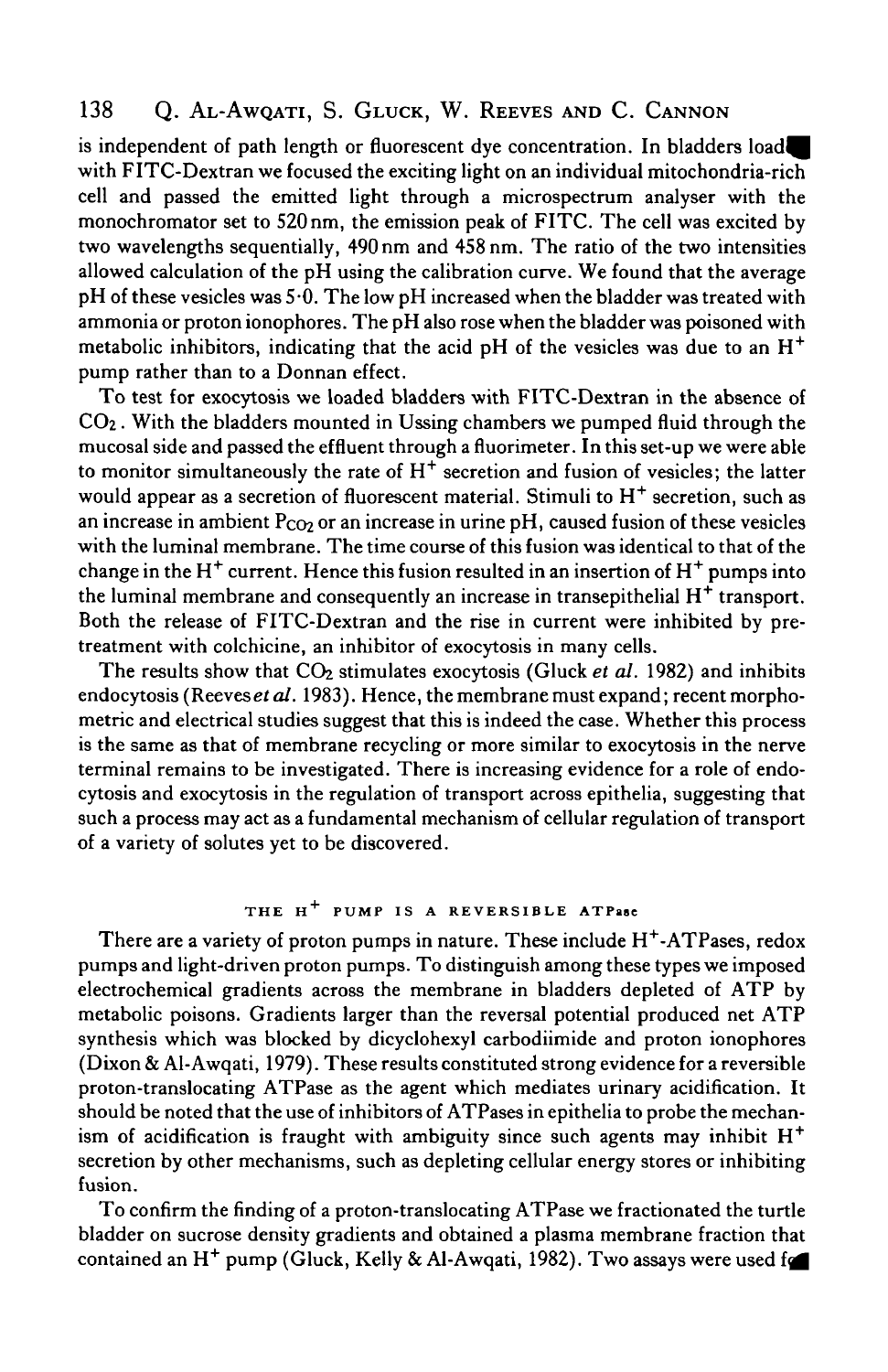s process, H<sup>+</sup> transport in vesicles and a DCCD-sensitive ATPase activity. DCCD, of course, inhibits many ATPases, but the assay conditions were fixed in such a way as to nullify the contribution of the oligomycin-sensitive mitochondrial ATPase, the Na<sup>+</sup>, K<sup>+</sup>-ATPase and the Ca<sup>2+</sup>-ATPase. We found that a plasma membrane fraction of the turtle bladder transported protons on external addition of ATP. This was measured as the uptake of the fluorescent dye, acridine orange, assayed in a dual wavelength spectrophotometer. This weak base is a convenient probe for the analysis of  $H^+$  transport in vesicles. Its protonated form is much less permeable than the free base. The dye readily forms stacks when present in concentrations greater than  $10 \mu$ M and the absorption and emission spectra of the chromophore are consequently shifted. With the spectrophotometer tuned to the absorption of the monomer, a useful semiquantitative assay for  $H^+$  secretion can be obtained.

Using this assay we found that the turtle bladder plasma membrane vesicles contained an electrogenic proton-translocating ATPase (Gluck *et al.* 1982). Addition of ATP caused acidification of the interior of the vesicles which was seen as uptake of acridine orange. This was completely reversed by nigericin, the addition of a  $\rm K^{+}\!:\!H^{+}$ exchanger. The initial rate of uptake in sodium-containing media was indistinguishable from that in potassium-containing media. Hence, this ATPase is different from the gastric  $H^+, K^+$ -ATPase.

The rate of acidification was accelerated by the addition of valinomycin in the presence of potassium. This behaviour suggests that during  $\mathrm{H}^{+}$  pumping a membrane potential develops which is positive inside and hence will tend to slow the rate of pumping. Valinomycin, by increasing the potassium conductance, collapses this potential leading to acceleration of the rate of transport. Complementary experiments to this were performed using the ATPase assay, and we found that collapsing the pH and potential gradients enhanced the ATPase activity.

Inhibitors such as oligomycin, that typically inhibit the mitochondrial ATPase, were found to be without effect on this  $H^+$  pump. Vanadate did not reduce the rate of H<sup>+</sup> secretion nor did it affect the ATPase activity.

These responses confirm that the mechanism of acidification by the turtle urinary bladder is by H<sup>+</sup> secretion rather than by HCO<sub>3</sub> $^-$  absorption. The most direct test of the nature of the transported ion species would be completely to remove bicarbonate from the medium and to observe the effect on acidification. Studies on intact bladders could not be carried out in the complete absence of  $CO<sub>2</sub>$  since that can only occur in non-metabolizing epithelia. The studies in the vesicles show all the characteristics of the epithelial  $H^+$  pump and yet they were all performed in the complete absence of  $HCO<sub>3</sub><sup>-</sup>$  and  $CO<sub>2</sub>$ . Hence they provide compelling evidence that urinary acidification is due to a proton-translocating ATPase.

### THE NATURE OF THE H<sup>+</sup>-ATPase RESPONSIBLE FOR URINARY ACIDIFI-**CATION**

There have been a number of proton-translocating ATPases described in procaryotic and eucaryotic cells. They fall roughly into two classes; the  $F_0-F_1$  type and the  $E_1-E_2$  type. Table 1 lists some of the differences between these two types of  $\blacktriangleright$  mps. We have recently started to study the proton-translocating ATPase of urinary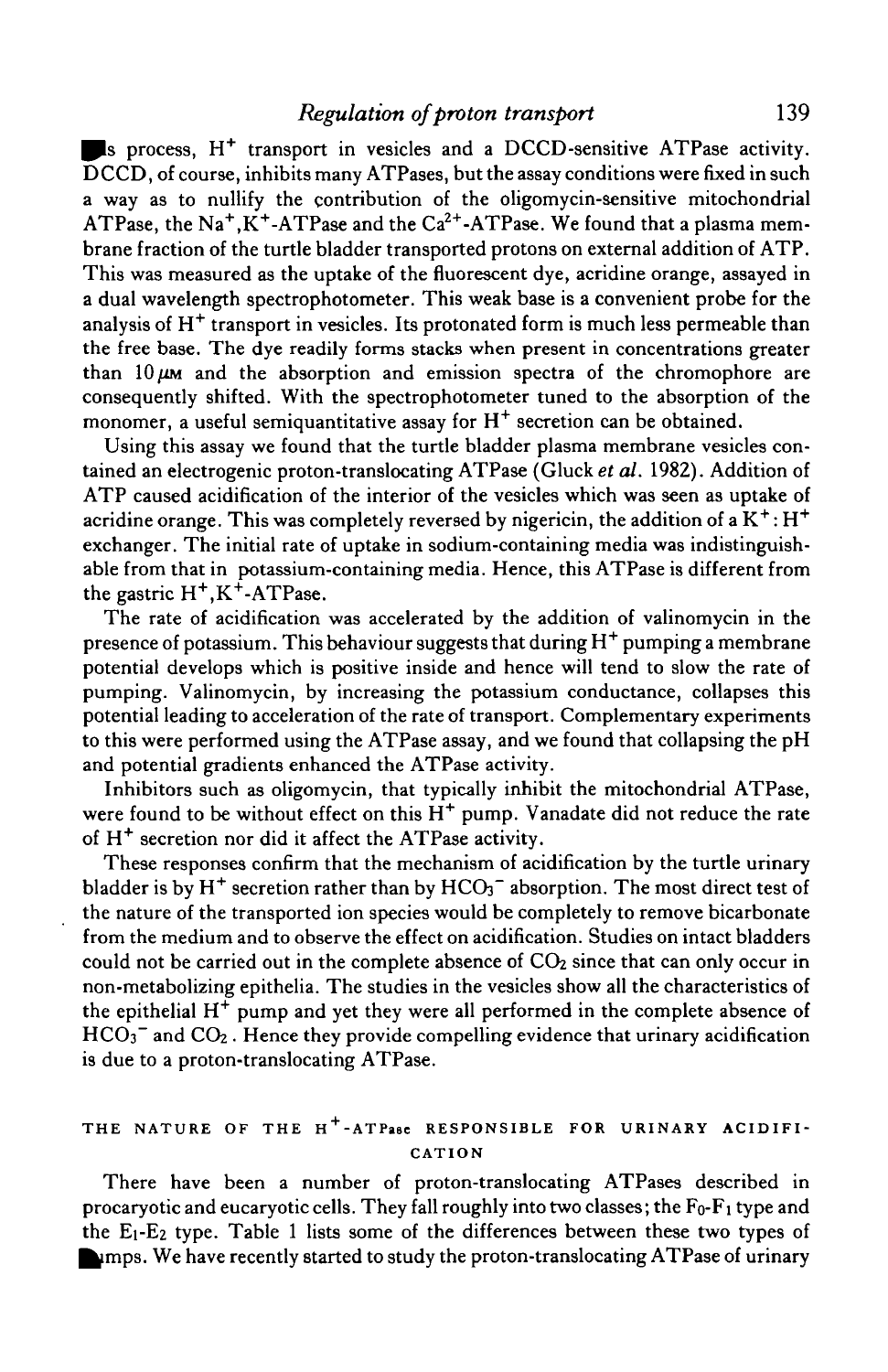|                                                        | $F_0 - F_1$                                                                                                | $E_1 - E_2$                                                                                                 |
|--------------------------------------------------------|------------------------------------------------------------------------------------------------------------|-------------------------------------------------------------------------------------------------------------|
| Location                                               | Mitochondria, bacteria, chloroplast,<br>chromaffin granule, ?lysosome, ?yeast<br>vacuole, ?plant tonoplast | Gastric H <sup>+</sup> , K <sup>+</sup> -ATPase,<br>?yeast plasma membrane,<br>$\overline{C}a^{2+}$ -ATPase |
| Phosphorylated intermediate                            | No                                                                                                         | Yes                                                                                                         |
| Vanadate sensitivity                                   | No                                                                                                         | Yes                                                                                                         |
| Catalytic portion<br>Structure<br>М.<br>Ultrastructure | 8-10 subunits<br>40 000 - 60 000<br>'Lollipop'                                                             | 1-2 subunits<br>100000<br>No visible structure                                                              |

Table 1. *Proton translocating ATPases*

acidification in some detail and our initial conclusions suggest that it is of the  $F_0-F_1$ type (Gluck, Kelly & Al-Awqati, 1983). We isolated a fraction from bovine kidney medulla which is enriched in ATP-dependent, proton-translocating activity. This fraction was depleted in enzymes that serve as traditional markers of mitochondria (succinic dehydrogenase), basolateral membranes (Na<sup>+</sup>, K<sup>+</sup>-ATPase), and lysosomes  $(N$ -acetyl glucosaminidase). This proton pump was not inhibited by oligomycin, rutamycin or efrapeptin, agents that inhibit the mitochondrial  $F_0-F_1$  ATPase. However, it was quite sensitive to N-ethyl maleimide (NEM), an agent that had no effect on the mitochondrial pump. We were unable to get  $H^+$  pumping with any nucleotide  $\epsilon$  except ATP, whereas the lysosomal H<sup>+</sup> pump reportedly can use ITP and GTP to support transport. The rate of proton transport was unaffected by the presence of potassium nor was it inhibited by vanadate. It was also electrogenic, in that its rate of acidification was enhanced by collapsing the membrane potential with valinomycin. These findings suggest that it is different from the gastric  $H^+, K^-.$ ATPase discussed in detail in another chapter of this volume by George Sachs.

We developed an ATPase assay that shows some of the characteristics identified above. In this assay ATP hydrolysis before and after the addition of NEM in media that contained oligomycin, ouabain and EGTA was used as an enzymatic label for the proton pump. Addition of proton ionophores stimulated the ATPase activity, as would be expected from a proton translocating ATPase. Vanadate did not inhibit the ATPase in the absence of pH gradients but dicyclohexyl carbodiimide and NBD-Cl did. The latter two reagents inhibited H<sup>+</sup> pumping in these vesicles (Gluck et al. 1983).

Preliminary studies show that ATP protects the enzyme from inhibition by NEM. We have now performed labelling of these vesicles with tritiated NEM before and after ATP protection (Gluck & Al-Awqati, 1983). In the ATP protected vesicles,  $^3{\rm H\text{-}NEM}$ labelled eight bands on SDS-PAGE, none of which had a molecular weight of 100 000 Da. This is further evidence that this enzyme is likely to be of the  $F_0-F_1$  type. The labelled peptides differed in molecular weight from those that were obtained from a purified submitochondrial  $F_0-F_1$  ATPase obtained from bovine kidney. This information suggests that this NEM-sensitive ATPase is different from that of lysosomes, mitochondria and gastric vesicles. Since we have found that the turtle bladder ATPase is packaged in endocytic vesicles and since there is growing evidence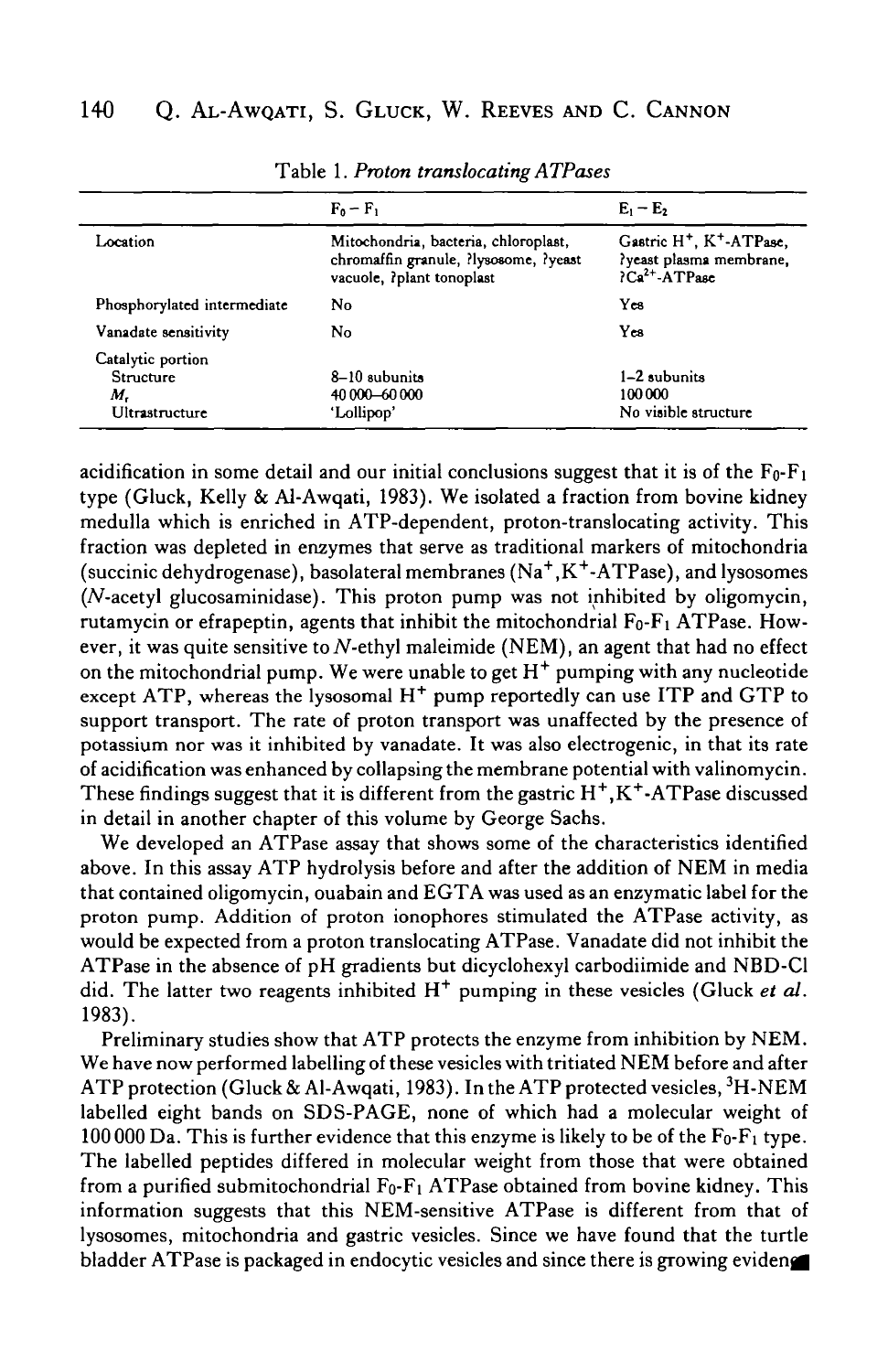#### *Regulation of proton transport* 141

 $\blacksquare$  t a variety of endocytic vesicles have a low pH, we propose that this proton pump which acidifies the urine also acidifies endocytic vesicles. In urinary epithelia these endocytic vesicles have been subverted to function as transepithelial proton pumps by causing them to fuse with only the luminal membrane.

#### REFERENCES

- AL-AWQATI, Q., MUELLER, A. & STEINMETZ, P. R. (1977). Transport of H<sup>+</sup> against electrochemical gradients in the turtle bladder. *Am.J. Physiol.* **233,** F502-F508.
- BEAUWENS, R. & AL-AWQATI, Q. (1976). Active H<sup>+</sup> transport in the turtle urinary bladder: Coupling of transport to glucose oxidation. *J. gen. Physiol.* 68, 421-439.
- DIXON, T. E. & AL-AWQATI, Q. (1979). Urinary acidification in the turtle bladder is due to a reversible proton translocating ATPase. *Proc. natn Acad. Sci. U.SA.* 76, 3136-3139.
- GLUCK, S. & AL-AWQATI, Q. (1983). Renal H+ ATPase is an  $\rm{F_{O}F_{1}}$  ATPase from lysosomal, mitochondrial and chromaffin granule pumps. *Fedn Proc. Fedn Am. Socs exp. Biol.* 42, 1352 (Abstract).
- GLUCK, S., CANNON, C. & AL-AWQATI, Q. (1982). Exocytosis regulates urinary acidification in turtle bladder by rapid insertion of H<sup>+</sup> pumps into the luminal membrane. Proc. natn Acad. Sci. U.S.A. 79, 4327-4331.
- GLUCK, S., KELLY, S. & AL-AWQATI, Q. (1982). The proton translocating ATPase responsible for urinary acidification. J. *biol. Chem.* **257,** 9230-9233.
- GLUCK, S., KELLY, S. & AL-AWQATI, Q. (1983). Characteristics of a H<sup>+</sup> ATPase from mammalian papilla. *Kidney Int.* **23,** 232. (Abstract).
- REEVES, W., GLUCK, S. & AL-AwQATI, Q. (1983). Role of endocytosis in H<sup>+</sup> transport regulation by turtle bladder. *Kidney Int.* **23,** 237.
- STEINMETZ, P. R. (1974). Cellular mechanisms of urinary acidification. *Physiol. Rev.* 54, 890-956.